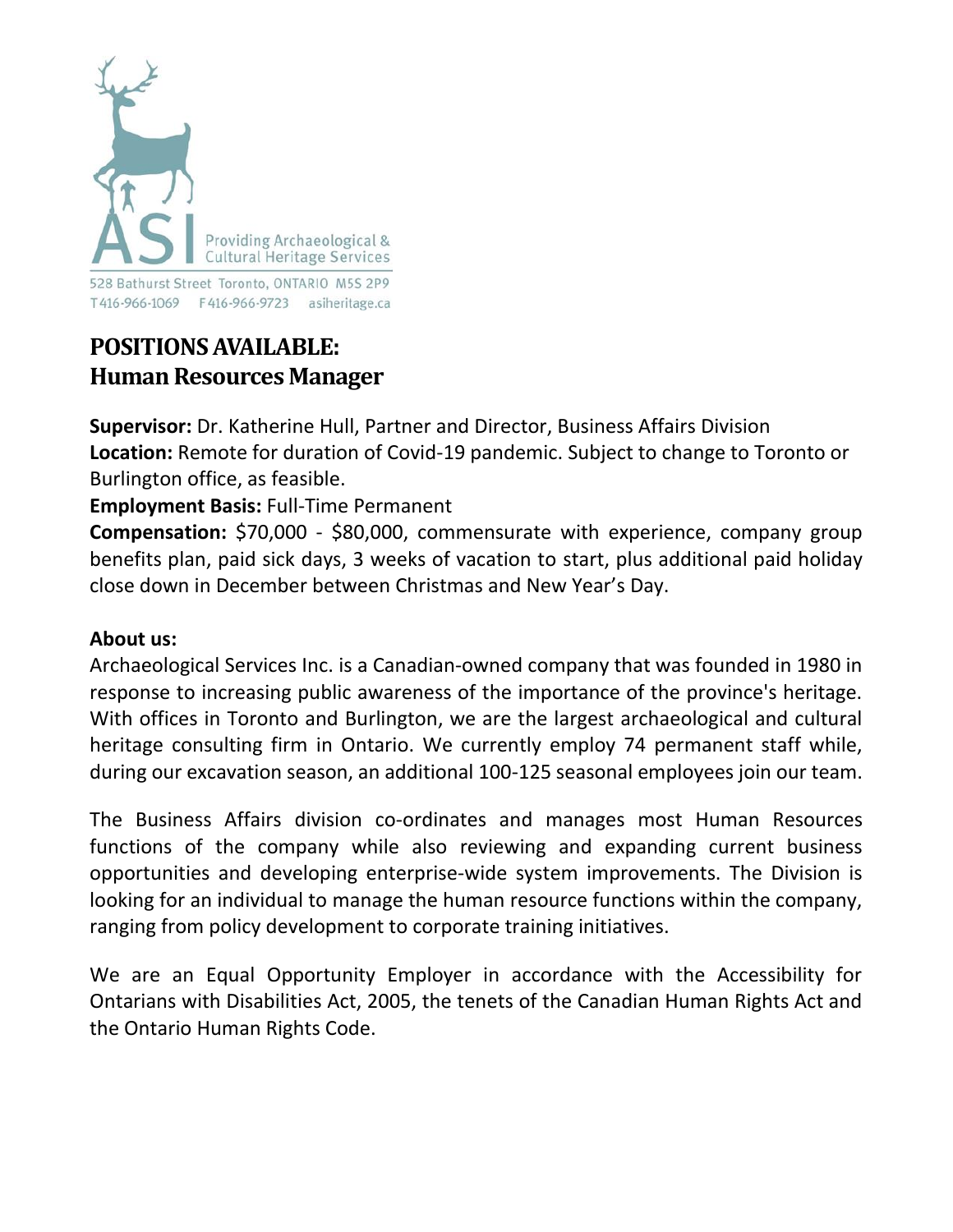#### **About you:**

Archaeological Services Inc. is seeking to employ a HR professional who will share our corporate goals of professional development and training, corporate progress, and employee health and safety. The ideal candidate will have demonstrable experience in a unionized environment and will exhibit the confidence required to lead grievance discussions and bargaining negotiations. Archaeological Services Inc.'s employee base is diverse, ranging from young workers to seasoned professionals with decades of experience in the heritage industry. The HR Manager must be able to communicate effectively with all levels of the corporation while recognizing the needs of the individual.

Excellent communication skills, both written and verbal, are especially critical as much of our current communication is remote through MS Teams, email, or telephone. The HR Manager will routinely communicate with the Division Directors and Partnership Teams and must effectively produce reports and presentations that summarize HR operations. The candidate must have a strong work ethic, be self-motivated and able to work independently and without distraction in a shared office environment or during Covid in a home office environment. They must be able to effectively lead the HR Team by managing priorities, supporting initiatives, and monitoring capacity. No experience in a heritage-related field is required, but it is encouraged.

This is a full-time position operating Monday to Friday during regular business hours. Any offer of employment will be conditional on proof of vaccination against Covid-19 or documented medical reason or protected grounds for not being vaccinated.

#### **Key Responsibilities and Deliverables**

- Create, review, maintain, and enforce corporate HR policies;
- Management Representative on the Joint Health and Safety Committee;
- Lead Management Representative on the Labour Management Committee;
- Facilitate recruitment, interviews, hiring, and associated tasks;
- Lead and direct the HR team on tasks, priorities, and messaging;
- Field and address employee queries;

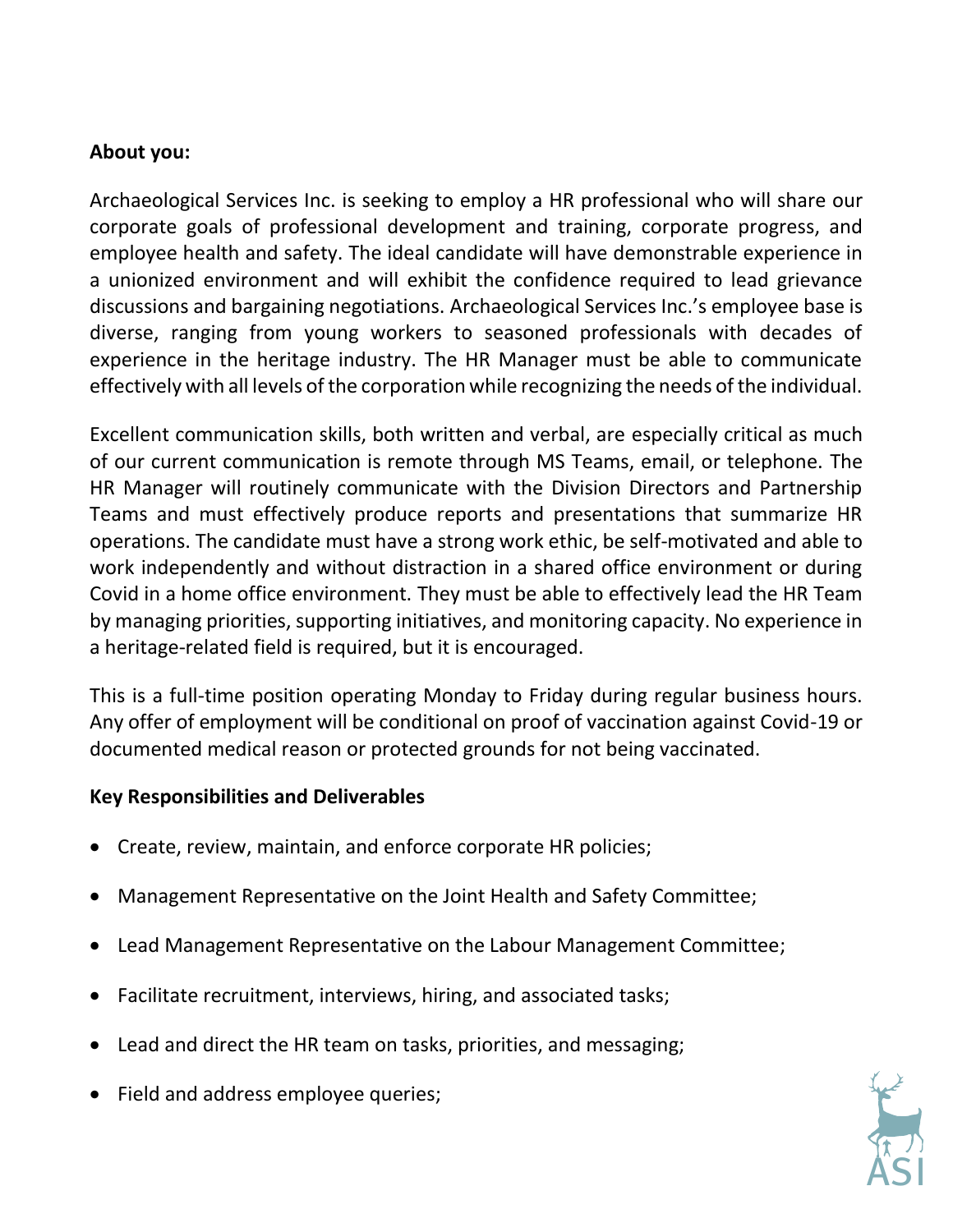- Develop, maintain, and implement training and on-boarding programs;
- Supervise and monitor the HR Database;
- Manage necessary documentation for WSIB, Ministry of Labour, and Vendor of Record requests;
- Manage employee, health and safety, and training records;
- Research and implement changes as legislation changes;
- Administer the corporate benefits package;
- Participate in continuing HR education opportunities;
- Resolve Grievances;
- Arbitration;
- Build and manage relationships with unions;
- Assist in negotiating Collective Bargaining Agreement (CBA);
- Develop and maintain a corporate culture that respects H&S and corporate policies; and
- Provide regular updates to Business Affairs Division Director, who can then present a report to the Partnership

**This list of responsibilities is not all inclusive; other duties may be required.** 

#### **Qualifications and Expertise:**

- Graduate from minimum three-year Human Resource Management programme, and a minimum of six years' experience, with three years in a supervisory capacity.
- In-depth and current knowledge of Human Resource Management and related legislation, including but not limited to *Employment Standards Act*, *Labour Relations Act*, *Accessibility for Ontarians with Disabilities Act*, *Occupational Health and Safety Act*, and *Workplace Safety and Insurance Act.*